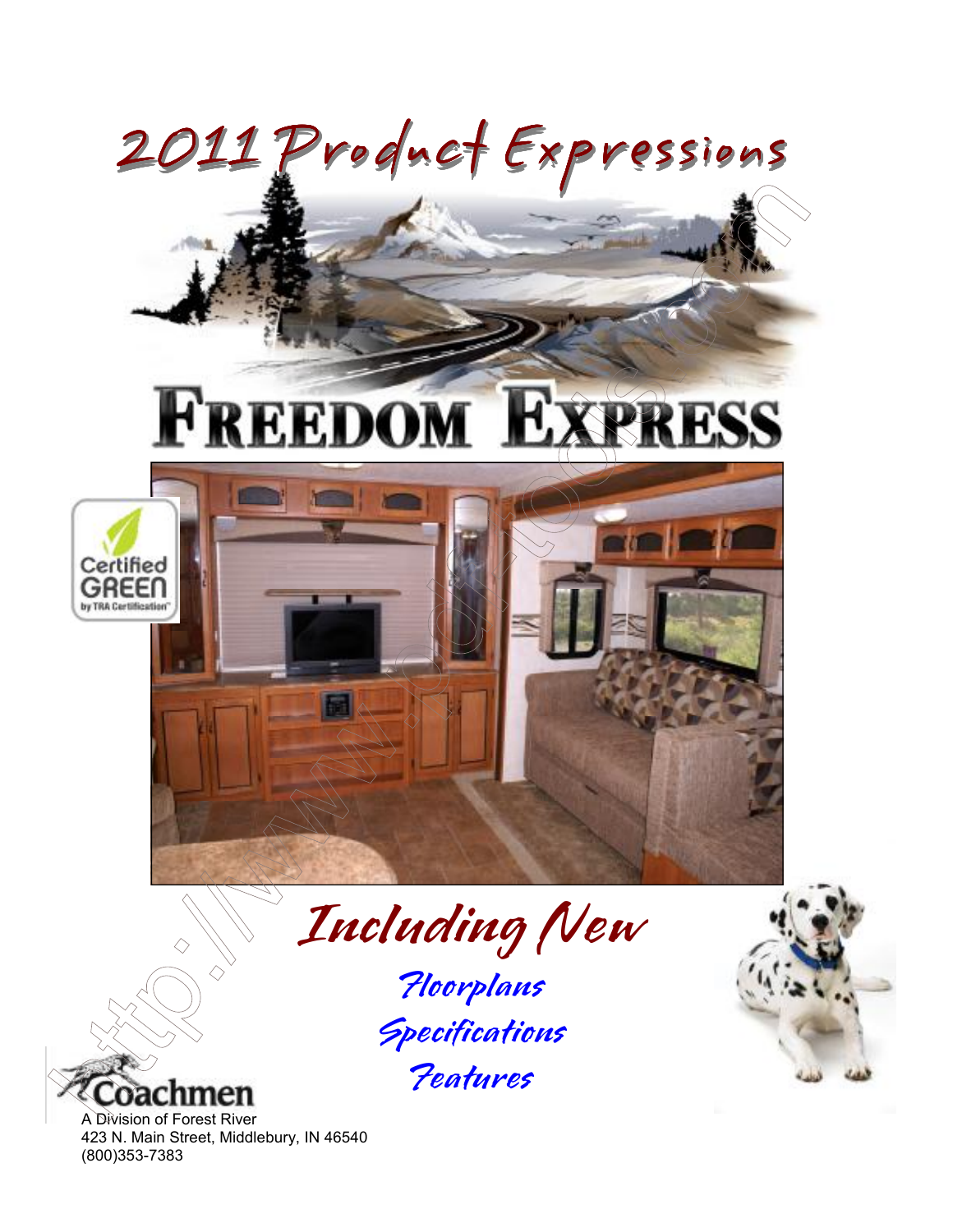2011 Deep Slide offerings

- Top Selling Deep Slide Floorplans Now Available in a Lightweight
- Most Towable Brand in its Class
- Standard Push Button Set-Up
- Now Larger Holding Tanks
- 38" Deep slides—the Deepest in its Class
- Expansive 87" U-Dinettes
- Optional Free Standing **Dinette**
- Liberty Edition Upgrade Available



Freedom Camp Kitchen Available in 292BHDS, 310BHDS



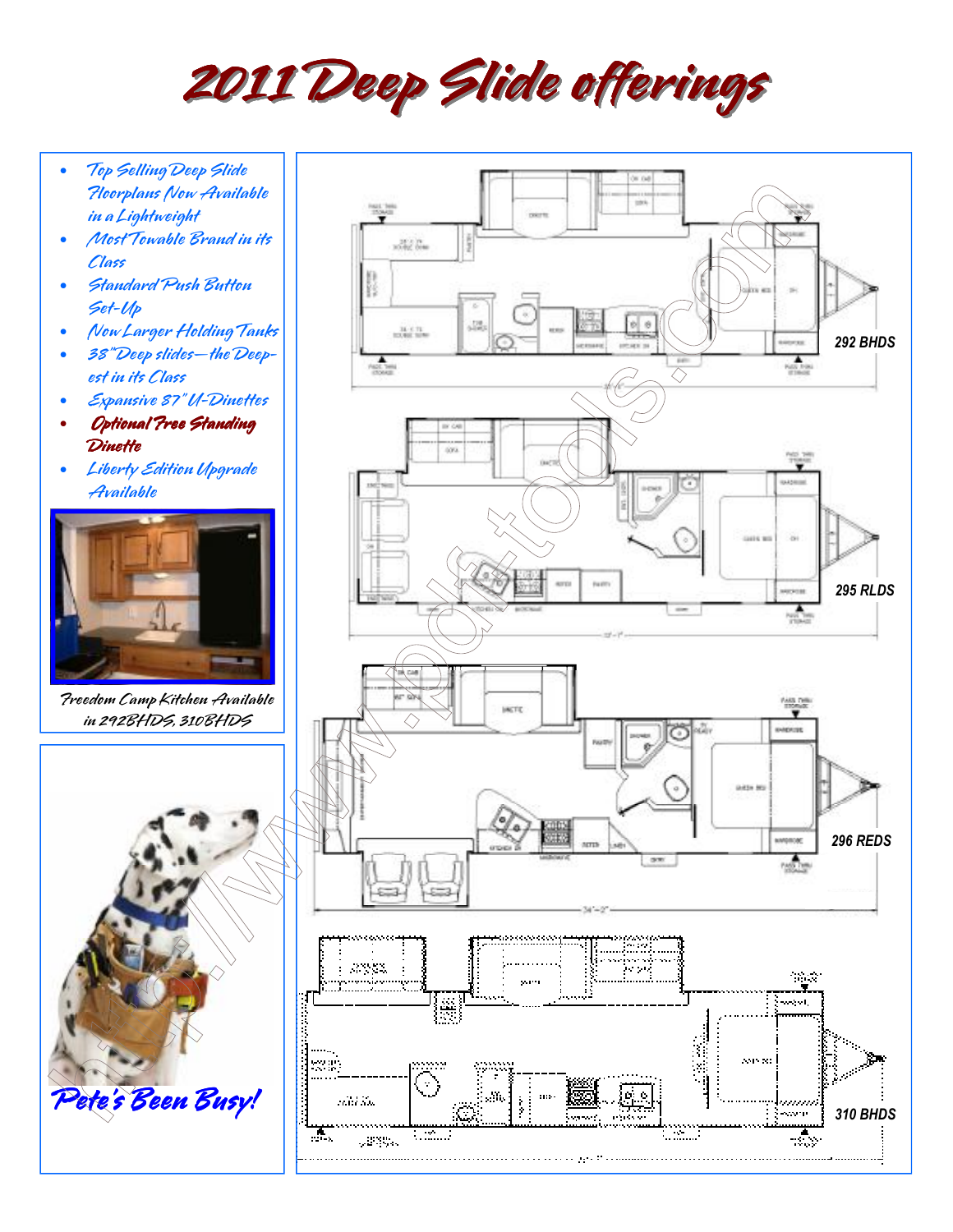